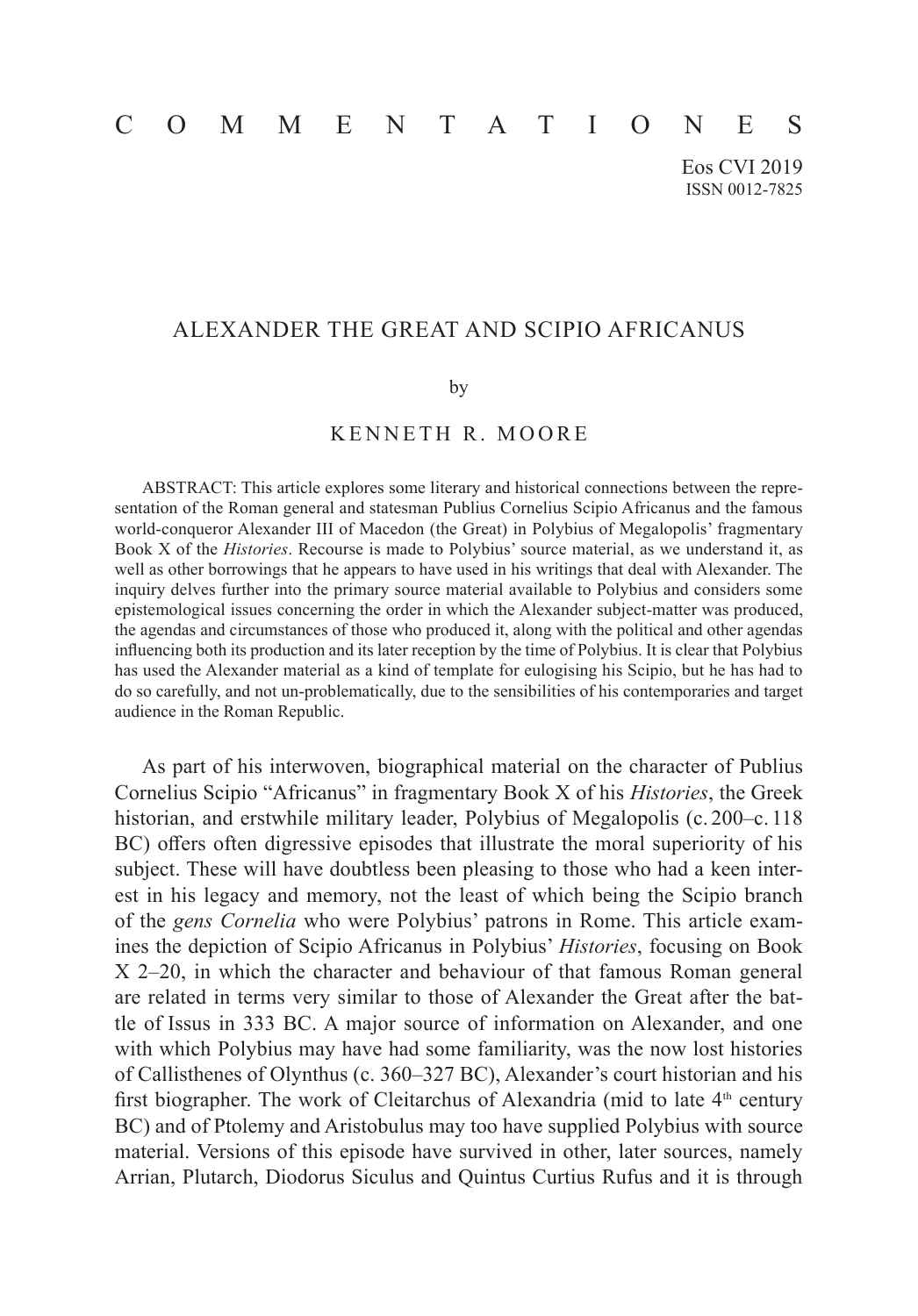these that we may trace links between authors. This article considers, in part, the epistemology of that tradition of transmission in the light of more recent scholarship about it, and most notably the ground-breaking work undertaken by N.G.L. HAMMOND and Andrew CHUGG. The ultimate aims of this inquiry are twofold. Firstly, it seeks to discover, with relative certainty, whether Polybius was deliberately overlaying characteristics of Alexander onto Scipio, derived perhaps from Callisthenes, Cleitarchus or others, in order to produce a specifically dramatic "effect" and/or to appeal to his patrons and their contemporaries. Secondly, it considers some of the major historiographical trends and debates on this subject in order to determine, as near as possible, from which source(s) Polybius obtained such tales, which is the more difficult and speculative of the twain.

\* \* \*

It is fair to say that Alexander the Great presented a topic with which Polybius was concerned and which greatly interested his audience. Both Polybius and Livy (Titus Livius, 64 or 59 BC–AD 12 or 17) had argued for the superiority of Rome over the accomplishments of the great Macedonian; but, this also meant considerable recourse to Alexander's historical legacy, if only to cast shade upon it. There are numerous passages in Polybius, consequently, that discuss him, not least about his *fortuna*, as well as Theopompus' negative portrayals with which Polybius took issue<sup>1</sup>. Indeed, something like the "fortune vs. virtue" debate around Alexander seems to have haunted the legacy of Scipio too and Polybius is at pains in Book X to demonstrate that Scipio's success was largely down to his own innate cleverness and calculation rather than his good luck.

The description of Scipio's early career, as Overtoom writes, "appears to nearly parallel Alexander's"<sup>2</sup>. Scipio, unlike most Roman commanders, lead from the front, like Alexander; although, he was demonstrably more cautious and calculating in his actions<sup>3</sup>. As if to illustrate this very point, at the siege of New Carthage, Polybius has his Scipio being critical of incautious behaviour when the survival of the state was in jeopardy, adding that "such conduct is not the mark of a general who trusts to luck, but of one who possesses intelligence"<sup>4</sup>. This is an instance demonstrating Roman superiority with a clear reference (albeit implicitly) to what was perceived as Alexander's more reckless approach. In his explicit descriptions, Polybius (II 8–13) has compared Scipio to the Spartan legislator Lycurgus, rather than to Alexander. One might rightly ask, if he really wanted to model Scipio on Alexander,

<sup>&</sup>lt;sup>1</sup> See Polybius VIII 8, 7.

<sup>2</sup> Overtoom 2011: 21. See Livy XXVI 19, 7, where he mentions rumours that Scipio, like Alexander, was a favourite of the gods and the son of Jupiter, who had sexual relations with his mother in the form of a large snake.

<sup>&</sup>lt;sup>3</sup> GOLDSWORTHY 1998: 150-163.

<sup>4</sup> Polybius X 3.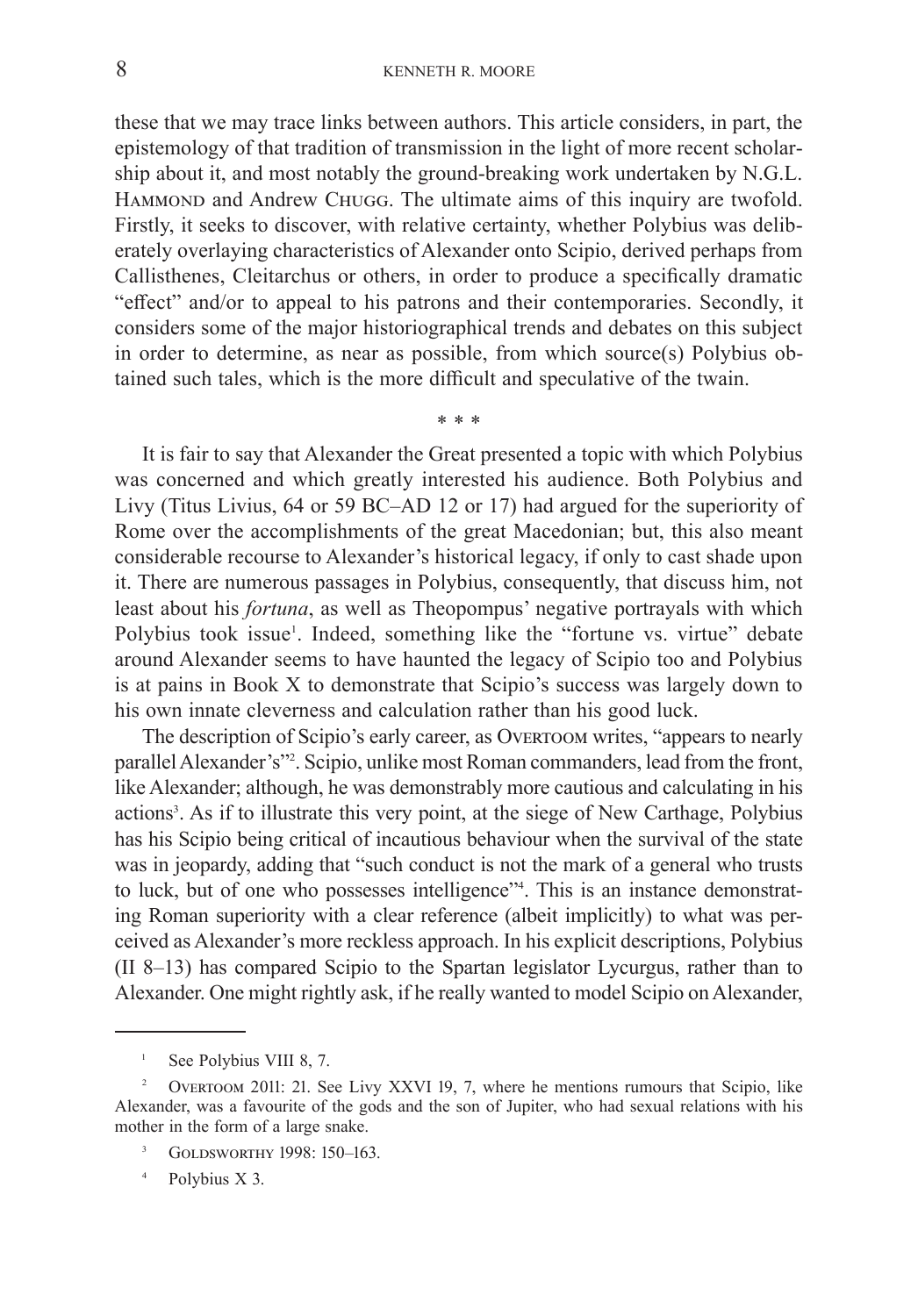why compare the latter with Lycurgus? I suspect that this is due to prevailing Roman, Republican attitudes towards Alexander in Polybius' era, which were fairly negative. Livy, by contrast, does explicitly compare Scipio to Alexander<sup>s</sup>. And this appears to be an illustration of how Roman attitudes towards Alexander had changed by the early Principate. Polybius does give the impression that he is using Alexander as his model for Scipio but had to do so in a less than overt way. The episodes discussed below self-consciously, if tacitly, recollect Alexander – or, at least they would to any who are familiar with his *Histories*<sup>6</sup>.

The two key passages that shall be considered in terms of this potential "borrowing" are presented here and will be discussed throughout. The first is X 18, after Scipio has taken Nova Carthago by a clever stratagem:

After this he set apart Mago and the Carthaginians who were with him, two of them being members of the council of elders and fifteen members of the senate. He committed these to the custody of Laelius, ordering him to pay them due attention. Next he invited the hostages, over three hundred altogether, to visit him, and calling the children to him one by one and caressing them bade them be of good cheer, as in a few days they would again see their parents. He also bade the rest to take heart and asked them all to write to their relations at home, firstly, that they were safe and well, and secondly, that the Romans were willing to restore them all in safety to their homes if their relatives chose to become allies of Rome. After speaking thusly, having reserved from the booty the most suitable objects for this purpose, he gave them such gifts as were appropriate for their sex and age, presenting the girls with earrings and bracelets and the young men with poniards and swords. When one of the captive women, the wife of Mandonius, who was the brother of Andobales, King of the Ilergetes, fell at his feet and entreated him with tears to treat them with more proper consideration than the Carthaginians had done, he was touched and asked her what they stood in need of. The lady was indeed of advanced age, and bore herself with a certain majestic dignity. Upon her making no reply he sent for the officials appointed to attend upon the women. When they presented themselves and informed him that they kept the women generously supplied with all they required, the lady again clasped his knees and addressed him in the same words, upon which Scipio was still more puzzled, and conceiving the idea that the officials who attended them were neglecting them and had now made a false statement, he again bade the ladies to be of good cheer, for he said he would himself appoint other attendants who would see to it that they were in want of nothing. The old lady after some hesitation said, "General, you do not take me rightly if you think that our present situation is about our food". Scipio then understood what the lady meant, and noticing the youth and beauty of the daughters of Andobales and other princes he was forced to tears, recognising in how few words she had pointed out to him the dangers to which they were exposed. So now he made it clear to her that he had taken her meaning, and grasping her by the right hand bade her and the rest be of good cheer, for he would look after them as if they were his own sisters and children and would accordingly appoint trustworthy men to attend on them.

<sup>5</sup> XXVI 19, 6 f.; according to Livy both men were believed by the "common folk as being the offspring of a divine serpent".

See Chaplin 2010.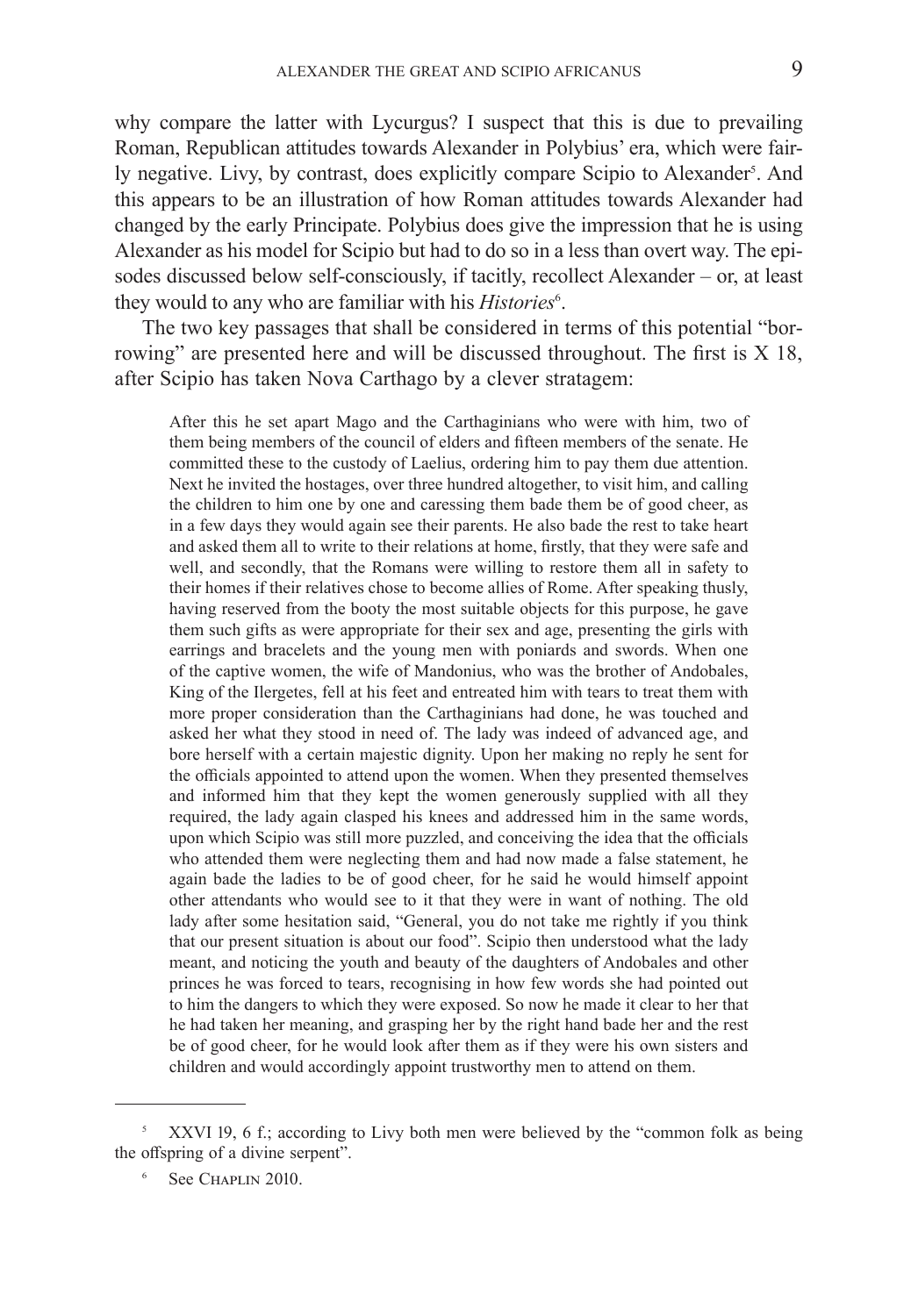Livy too details these same events in his *Ab Urbe Condita* (XXVI 49, 11–16). It is very similar but gives somewhat more speech to Scipio:

...then Scipio said: "thanks to my own training and that of the Roman people I  would see to it that nothing which is anywhere sacred should suffer violence among us. But as it is, I am moved to an even stricter care in that respect by the courage and dignity of you women also, who even in misfortune have not forgotten what is seemly for a matron". He then handed them over to a man of proved uprightness, and ordered him to protect them with no less respect and modesty than the wives and mothers of guest-friends.

Livy's version emphasises traditional Roman values (perhaps *vis-à-vis* the Augustan moral reforms) regarding women even more so; but it no less portrays the *clementia* and *moderatio* of Scipio, albeit extended to the whole of the Roman people. One gets the impression that he had Polybius' treatise close to hand (and see below). The next passage from Polybius occurs at X 19, 3–7, shortly after the first one above:

It was at this time that some young Romans came across a girl of surpassing bloom and beauty, and being aware that Scipio was fond of women, brought her to him and introduced her, saying that they wished to make a present of the maiden to him. He was overcome and astonished by her beauty, but he told them that had he been in a private position, no present would have been more welcome to him, but as he was their general it would be the least welcome of any, giving them to understand, I  suppose, by this answer that sometimes, during seasons of repose and leisure in our life, such things afford young men most delightful enjoyment and entertainment, but that in times of activity they are most prejudicial to the body and the mind alike of those who indulge in them. So he expressed his gratitude to the young men, but called the girl's father and delivering her over to him at once bade him give her in marriage to whomever of the citizens that he preferred. The self-restraint and moderation he displayed on this occasion secured him the warm approbation of his troops.

Livy also details these events, like Polybius, almost immediately after the previous ones. However, he has his Scipio address the young man to whom he learns that the attractive girl has been betrothed (XXVI 50, 4–8):

"...as a young man", he said, "I speak to you as a young man so as to lessen embarrassment between us in this conversation. It was to me that your betrothed was brought as a captive by our soldiers, and I learned of your love for her and her beauty made that easy to believe. Therefore, since in my own case, if it were only permitted me to enjoy the pleasures of youth, especially in a proper and legitimate love, and had not the state preoccupied my attention, I should wish to be pardoned for an ardent love of a bride, I favour what is in my power: your love. Your betrothed has been in my camp with the same regard for modesty as in the house of your parents-in-law, her own parents. She has been kept for you, so that she could be given you as a gift, unharmed and worthy of you and of me. This is the only price that I stipulate in return for that gift: be a friend to the Roman people, and if you believe me to be a good man, such as these tribes formerly came to know in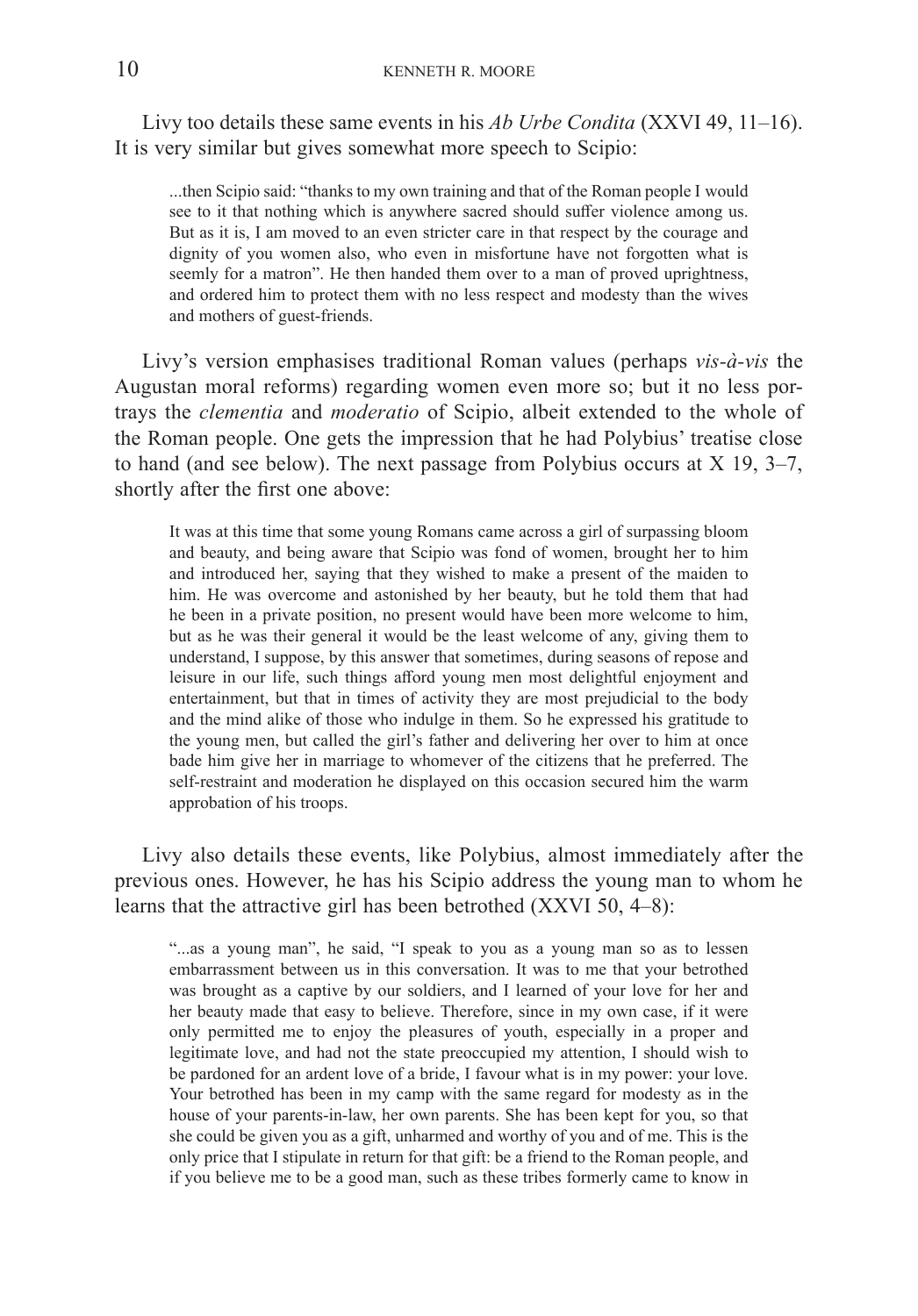my father and uncle, be assured that in the Roman state there are many like us, and that no people in the world can be named to-day which you would be less desirous of having as an enemy to you and yours, or more desirous of having as a friend".

Once more, Livy has added extra lines for Scipio and, for a second time, he has extended Scipio's own virtues to the whole of the Romans. Again, it seems he had Polybius as his guide here. And there are further parallels between Livy and Polybius on Scipio. While that is not the subject of this inquiry, it is no less interesting that we might observe an example of one of Livy's sources which he has neglected to cite as well as seeing how an original source has found its way along a chain of scholarly transmission.

In these passages from Polybius, as with Livy, we are presented with evidences of the victorious Roman general's *clementia*, *enkrateia* and *sophrosyne*, the latter two being Greek concepts with which Polybius would have been wellacquainted, highly compatible with Roman attitudes and sensibilities. Scipio's self-restraint in the second passage (albeit troublingly circumstantial to modern readers), in particular, would have demonstrated his adherence to traditional Roman values and both passages conspicuously illustrate his *virtus*, *dignitas* and *honos* and, crucially, his *continentia*, *moderatio* or *temperantia*<sup>7</sup> . Both episodes also prominently recollect similar descriptions of Alexander the Great. And these appear too similar to be coincidence which then begs a range of additional questions about the veracity of each account as well as the motivations of their authors.

The sources on Alexander that resonate along similar lines shall next be given and I shall then move on to some analysis of all of these and their prospective relationships. As we shall see, pinning down the precise origin of these accounts is complicated, although HAMMOND has concluded that they ultimately derive from the lost work of Cleitarchus<sup>8</sup>. That however remains to be seen. And Callisthenes and Ptolemy perhaps play a greater role. Let us begin with Diodorus Siculus' (fl.  1st cent. BC) version from his *Bibliotheca Historica*. According to this, after first enjoying a bit of sport with the Persian Queen Mother Sysigambes'<sup>9</sup> misapprehension of his and Hephaestion's identity, and then informing her that she and the other captured Persian royals would be treated as his own family, we are told the following  $(XVII 38, 1-5)$ :

He decked her out in royal jewellery and restored her to her former dignity, with its proper honours. He made over to her all of her former retinue of servants which she had been given by Dareius and added more in addition, no less in number than previously. He promised to provide for the marriage of the king's daughters even

<sup>&</sup>lt;sup>7</sup> Χ 19, 7: τὰ τῆς ἐγκρατείας καὶ τὰ τῆς μετριότητος ἐμφαίνων.

<sup>&</sup>lt;sup>8</sup> HAMMOND 1993: 52.

<sup>9</sup> Diodorus uniquely, and rather oddly, calls her "Sisyngambris".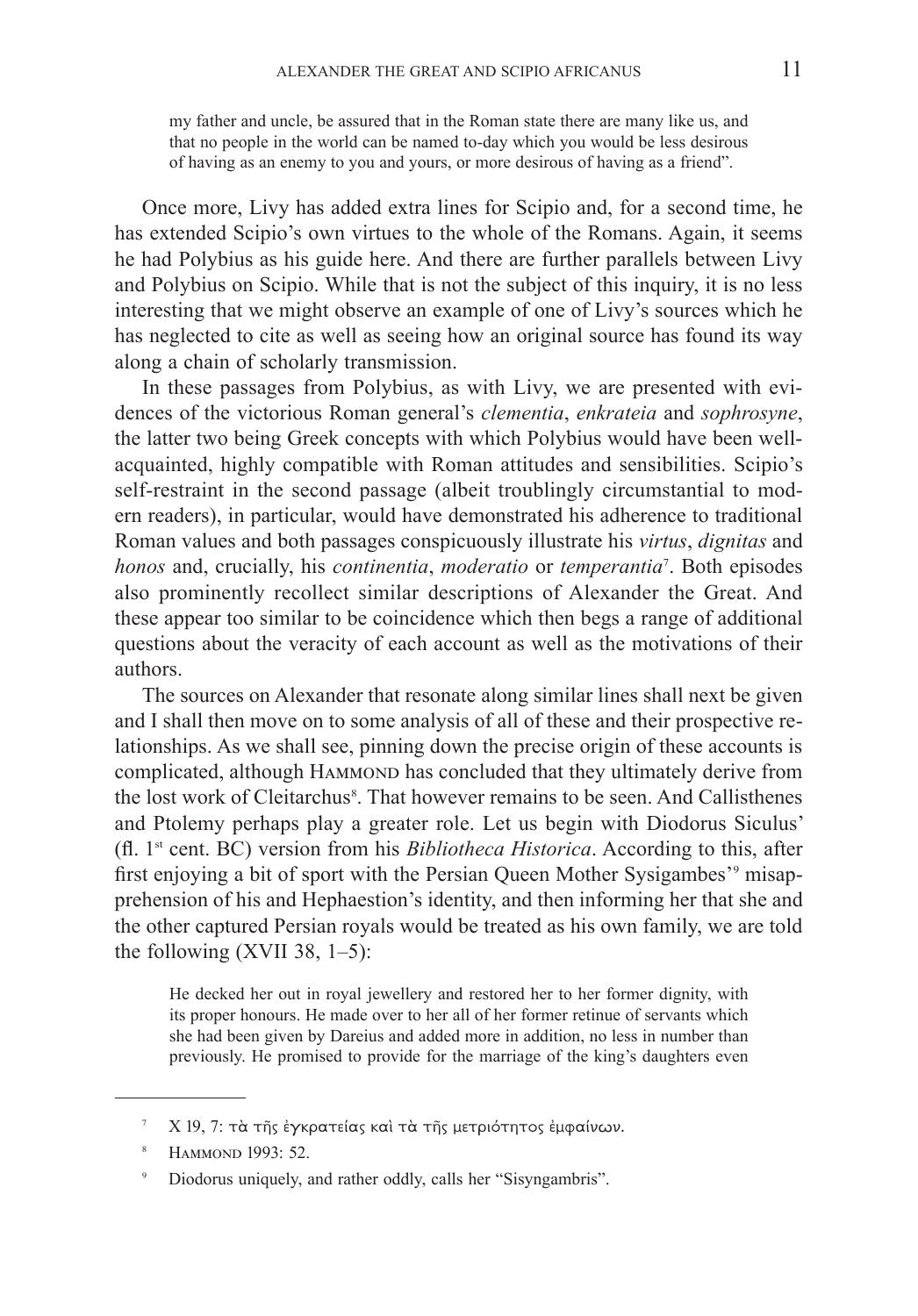more generously than Dareius had done and to bring up the boy as his own son and to show him royal honour. [...] As to the wife of Dareius, he said he would see that her dignity should be maintained so that she would experience nothing inconsistent with her former happiness. He added many other assurances of consideration and benevolence, such that the women broke out into uncontrolled weeping, so great was their unexpected joy. He gave them his hand as pledge of all this and was not only showered with praise by those who had been helped, but won universal recognition throughout his own army for his exceeding propriety of conduct.

There are clear parallels between this from Diodorus and Polybius' account of Scipio with the Spanish nobles above, granted that Alexander's version is somewhat more extravagant, perhaps in keeping with his own grandness (or Greek "decadence" as perceived by Roman Republican sensibilities) and that of his accomplishments by contrast to Scipio's. Plutarch's (c. AD 46–120) account form his *Life of Alexander* is slightly less embellished but imparts essentially the same message. Alexander discovers that the family of Dareius are amongst his prisoners and, having seen Dareius' bow and chariot, they believe him dead and are lamenting. Alexander sends Leonnatus (so too in Diodorus) to inform them that the Persian King is not dead. Plutarch omits the identity trick with Hephaestion but states (*Alex*. 21):

...they should be provided with everything they had been accustomed to regard as their own when Dareius was king. This kindly and reassuring message for Dareius' womenfolk was followed by still more generous acts. Alexander gave them leave to bury as many of the Persian dead as they wished and to take from the plunder any clothes and ornaments that they thought appropriate and to use them for this purpose. He also allowed them to keep the same attendants and privileges which they had previously enjoyed and he even increased their income. But the most honourable and truly regal service which he rendered unto these chaste and noble women was to ensure that they should never hear, suspect nor have reason to fear anything which could disgrace them: for they lived out of sight and earshot of the soldiers, as though they were guarded in some inviolable retreat set aside for virgin priestesses rather than in the camp of their enemy.

Both Plutarch and Diodorus are especially praising of Alexander for his moderation and self-restraint and how this affected his army's admiration of him (as is Justin in his epitome of Pompeius Trogus, XI 9, 16, which recounts the same tale). Both indicate that the women's chastity would be maintained, as with Polybius' Scipio, with Plutarch emphasising it to an even greater extent. It is as if they had provided a ready-made template for promoting the virtues of a noble and honourable man for Polybius to use for his own ends.

Arrian (Lucius Flavius Arrianus "Xenophon", c. AD 86/89–c. after 146/160) too gives a very similar account of this, with many of the details repeated, including the misidentification of Hephaestion and Leonnatus being sent in initially, with an albeit much more "bare bones" version of the kindly treatment of the Persian women. He, however, does add a note of uncertainty whilst commenting on how these deeds promoted Alexander's good character (*Anab*. II 12 f.):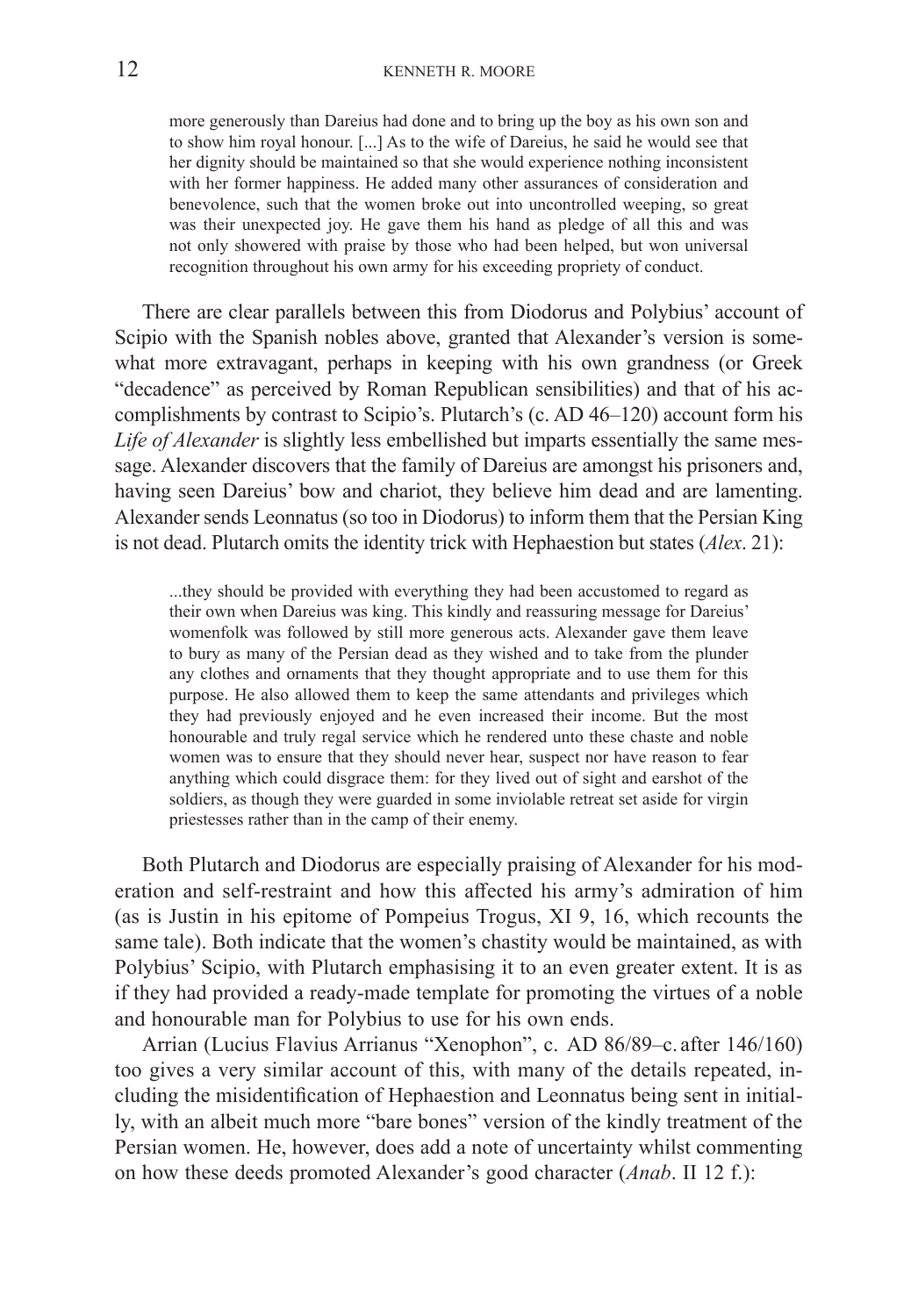If these were indeed the facts, I cannot but admire Alexander both for treating these women with such compassion and for showing such respect and confidence towards his friends; but if the story is apocryphal, then it was at least inspired by Alexander's character: thus he would have acted, thus he would have spoken – and on that account I admire him no  $less<sup>10</sup>$ .

It is interesting that Arrian alone questions the authenticity of this material and it suggests that he might have had some reason to do so; although he does not tell us what that is. I suspect that it is because he knows that the original source was Callisthenes, albeit used by Ptolemy. If it indeed came from Callisthenes that would seem reasonable enough for Arrian to doubt it, bearing in mind that Arrian has explicitly placed his trust in Ptolemy and Aristobulus (*Anab*. I 1, 1–5) – even regarding such fantastical things as the hissing snakes guiding Alexander to Siwah, given by Ptolemy. HAMMOND is convinced that these events with the Persian women in Arrian must come from Ptolemy, who was present and would have been conversant with these details<sup>11</sup>. Yet, given that it is also in Vulgate sources, the account was most probably in both Cleitarchus' and in Ptolemy's lost histories. For many years, it was assumed that Cleitarchus wrote his version first and that Ptolemy produced his afterwards in order to "set the record straight" but recent evidence has come to light to the effect that Ptolemy in fact wrote his account first, that it was suppressed by his heirs for reasons of their own, and Cleitarchus wrote his afterwards, possibly using Ptolemy's unedited memoires as a source but relying also on his interviews with Alexander's veterans<sup>12</sup>. I shall return to that point below. For now, it is clear that Diodorus, Curtius Rufus, Plutarch and Arrian all recount a similar tale, probably derived from the same source or sources (at least Cleitarchus and Ptolemy), to that of Polybius in his account of Scipio with the Spanish nobles. It is somewhat rare that Vulgate and Official sources both agree so completely on precise details, such as these, about a specific episode. And, when they do, it seemingly points to a common source.

There are further, telling points of connection between Polybius' account and the Alexander historians. The second extract from Polybius, quoted above, in which Scipio manfully refused the offer of an attractive young woman whom his soldiers have taken as a war prize likewise recollects a similar event reported about Alexander which was also seen to indicate his self-restraint. This one is found in Plutarch, located just after the incident with the Persian women, where he writes (*Alex*. 22):

<sup>&</sup>lt;sup>10</sup> To add further uncertainty to this episode is a letter allegedly to Parmenion, quoted in Plutarch's *Life of Alexander* (22, 5), in which Alexander claims never to have seen the wife of  Dareius.

<sup>&</sup>lt;sup>11</sup> HAMMOND 1993: 53.

 $12$  See Chugg 2013: 572 ff.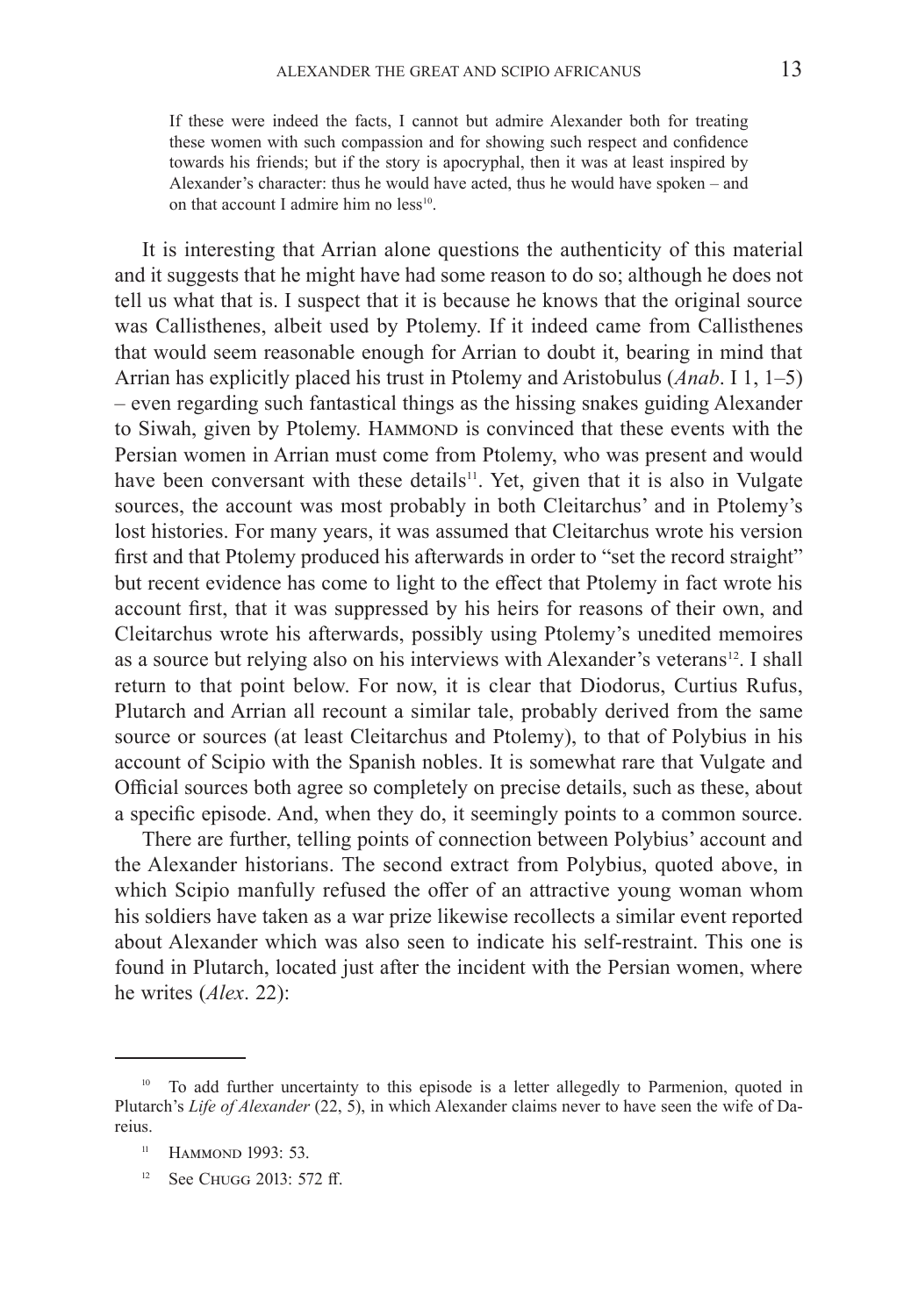When Philoxenus, the commander of his forces on the sea coast, wrote to say that he had with him a slave merchant from Tarentum named Theodorus who was offering exceptionally handsome boys for sale and asked whether Alexander wished to buy them, the king was furious and angrily demanded of his friend what signs of degeneracy Philoxenus had ever noticed in him that he should waste his time procuring such debased creatures.

And this is not the only such example. Another such offering of a handsome youth is mentioned after the above one, this time by a Companion named Hagnon, who is similarly rebuked for it. Also, immediately thereafter is recounted how Alexander then hears of some of his soldiers having seduced the wives of some Greek mercenaries and orders an investigation saying that if they were found guilty, they should be put to death. It is not quite the same as Scipio restoring the captured girl to her father etc. rather than ravishing her, but it is along much the same lines and with a similar import about the leading figure's character. If Polybius borrowed this episode for his Scipio, then he appears to have sanitised it somewhat for Roman sensibilities, omitting any prospect of same-sex relations, implicit or otherwise; however, the import is more than comparable.

Tales such as this of people in positions of power showing similar mercies to their captives are effectively commonplace in Plutarch's works $13$ . Even so, the refusal of the handsome youths by Alexander does not appear in Diodorus and neither does HAMMOND comment on its origin for Plutarch. Arrian does not mention it but, like Diodorus, moves onto other military matters. While Curtius Rufus does recount the episode with the Persian women more or less the same as Diodorus, he too omits the refusal of the handsome youths (III 11 f.) as does, unsurprisingly, Justin. It is possible that the original comes from Cleitarchus' version of Alexander but that seems unlikely, given its absence in Vulgate sources. We can almost certainly exclude Ptolemy's *History* as the source for these refusals.

There are other similar episodes in anecdotal accounts of Alexander's *sophrosyne* by diverse sources. They are all much later than Polybius but may derive from sources of which he knew. For example, in his *Dialogue on Love* (*Amat*. 16 = *Mor.* 760D) and *Sayings of Kings and Commanders* (*Reg. et imp. apophth*. Alex. 19 = *Mor.* 180F), Plutarch reports that Antipatrides had a female lyre-player whom Alexander found attractive but he restrained himself "and did not touch the woman". We get a similar story in Athenaeus (*Deipn.* XIII 603B–C) who reports an account by Carystius, from his *Historical Notes*, in which Alexander refuses to kiss an attractive youth when offered to do so by Charon of Chalcis. Carystius (by way of Athenaeus) next comments on the king's self-mastery and then, conveniently enough, recounts the story of his encounter with the Persian

<sup>13</sup> See Plut. *Per.* 38, 4; *De Alex. fort.* I 7 (= *Mor*. 329D); I 11 (= *Mor*. 332C); II 7 (= *Mor*. 339A–E).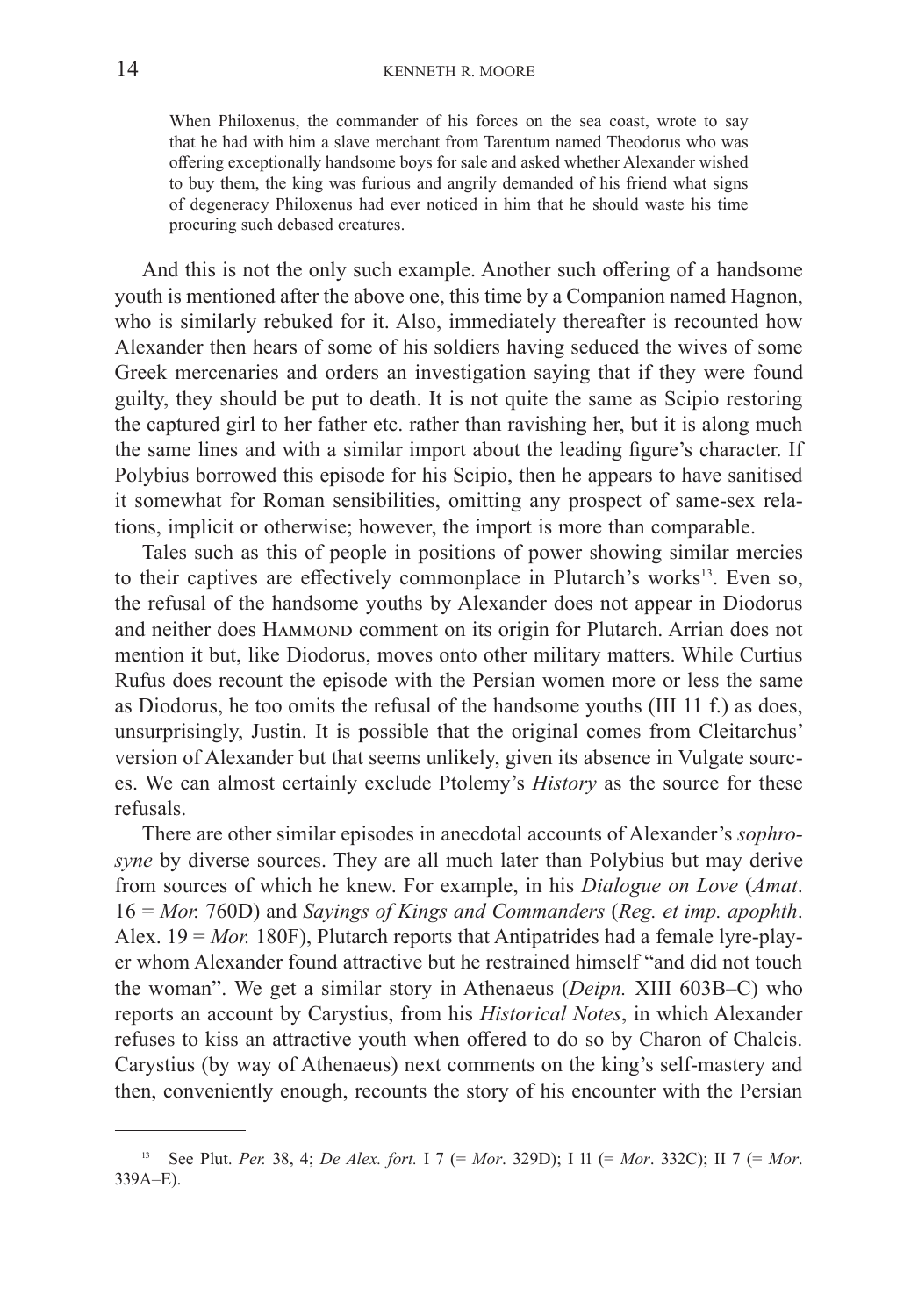women. Carystius of Pergamum was a 2<sup>nd</sup> century BC writer described by JACOBY as a *Literatur-historiker*<sup>14</sup>. The fact that he is more or less contemporary with Polybius is telling but inconclusive, especially given the uncertainty over Carystius' dates. Both authors may have obtained this information originally from the same source or sources.

To summarise thus far, Polybius has presented his Scipio as being magnanimous to captured Spanish nobles and refusing a local girl from Nova Carthago who had been proffered to him for sexual gratification. In doing so, he exemplifies a range of positive characteristics, notably clemency, moderation and selfrestraint. We also find very similar accounts in the histories of Alexander the Great, which have been presented above. The similarities, I argue, are too great to be coincidence. It appears that Polybius has "borrowed" the basic paradigm for such actions from the Alexander historians to use for his Scipio. The next questions that I am asking are: what is/are the source(s) for these paradigms and by what means did they find their way into the works of Polybius? Laterally, the question of their veracity remains a topic under consideration.

\* \* \*

The business of chasing down lost sources on Alexander, much less determining who read whom, is tricky at best. If we can say that Polybius used Alexander as his model for Scipio, which seems fairly apparent, then whence is he deriving this borrowed material? One particular lost source about which we have some information seems to connect with many of our extant ones in these matters. It is clear that Polybius had read Callisthenes of Olynthus and was fairly critical of  his work, the battle narratives in particular, although he also praised him for admiring Alexander<sup>15</sup>. But did he in fact also read Cleitarchus or Ptolemy and might there be a connection between them here<sup>16</sup>? ERRINGTON has argued that Polybius' knowledge of Alexander derived from Callisthenes alone and it is the case that he is the only Alexander historian mentioned by name in Polybius' *Histories*17. That seems to go too far but no less entails a kernel of truth. Polybius certainly used Callisthenes for his account of the Battle of Issus, in Book XII, after which the above quotes about the Persian women come in Arrian, Diodorus, Curtius Rufus and Plutarch. But the refusal of the handsome youths from Philoxenus and Hagnon are only to be found in Plutarch. This suggests the possibility that

<sup>&</sup>lt;sup>14</sup> See F. JACOBY, *Karystios von Pergamon*, *RE* X 2, 1919, col. 2054, which builds upon C. Müller, *Fragmenta Historicorum Graecorum*, vol. IV, Parisiis 1851 [reprinted Frankfurt 1975], pp. 356 f. = Athenaeus XI 115 (506E–F).

<sup>&</sup>lt;sup>15</sup> BILLOWS 2000: 291-293.

<sup>16</sup> See Walbank 1967: 64–68 and 193 f., where he discusses Callisthenes and Timaeus of Tauromenium, amongst others, as possible sources as well as providing some extensive scholarship on Polybius' sources. See too MEISTER 1975: 81–91 and SCULLARD 1970: 237, 282.

<sup>&</sup>lt;sup>17</sup> ERRINGTON 1976: 178.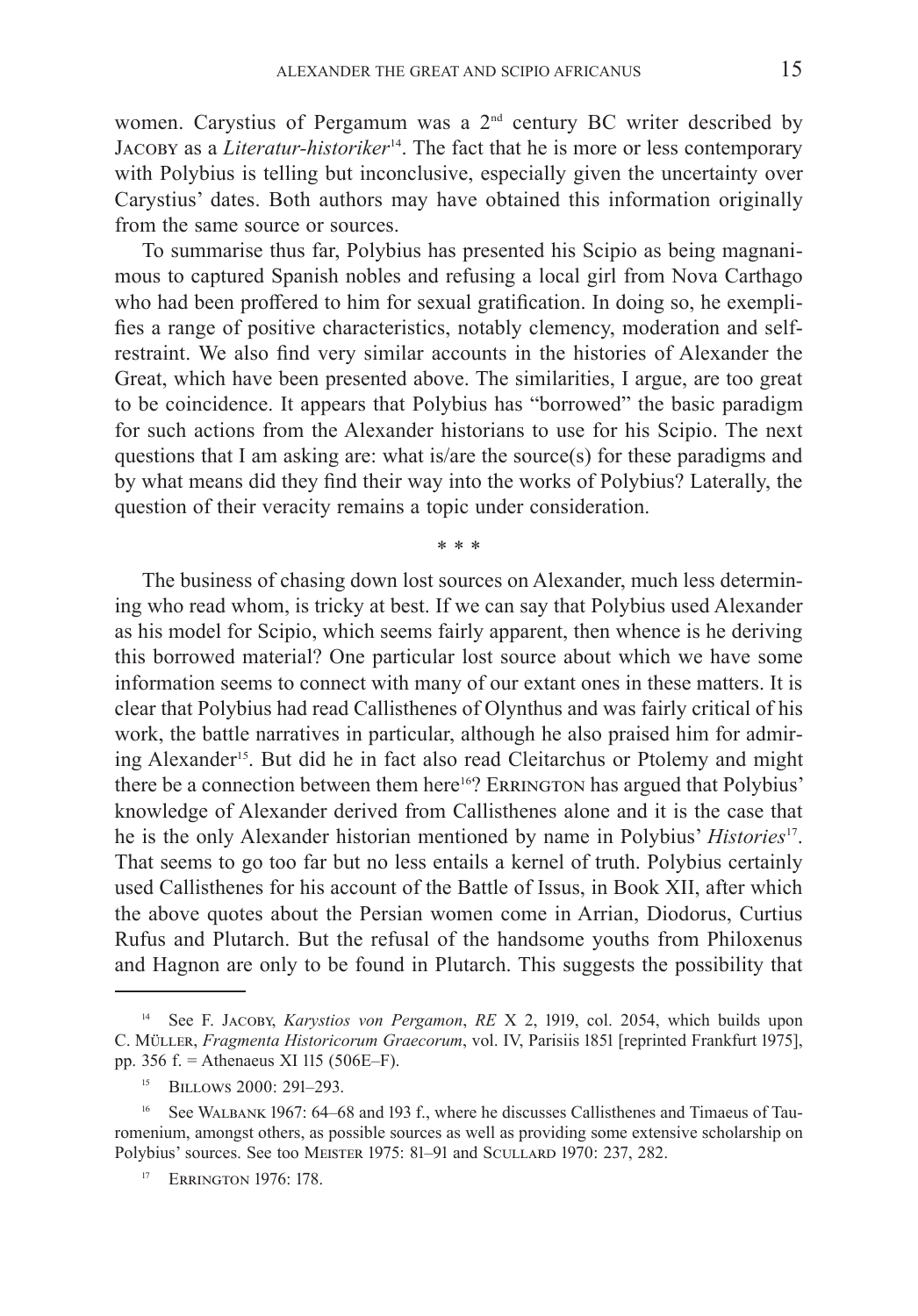these moral refusals were originally in Callisthenes' account, given that all extant Alexander historians, and Plutarch in particular, used Callisthenes to some extent. BILLOWS has demonstrated that Polybius likely obtained his material on the fortune of Alexander from the peripatetic philosopher/statesman Demetrius of Phaleron (c. 350–c. 280 BC), so it is apparently the case that he was using at least one original Alexander source other than Callisthenes, contrary to ERRINGTON<sup>18</sup>. Demetrius' treatise can be reasonably dated to around 318 BC, making it the earliest source on Alexander to our knowledge apart from that of Callisthenes (and the Attic orators)<sup>19</sup>. Diodorus' and Curtius Rufus' emphasis on Alexander's fortune appears to derive from Demetrius' work as well which suggests that Cleitarchus likely accessed it in his research. This paper chase does not, however, demonstrate that Polybius read Cleitarchus, only that they perhaps used some of the same source material, with that namely being Callisthenes.

What about Ptolemy? His lost *History of Alexander* was profoundly influential on later scholarship. I had alluded earlier that Cleitarchus might have had access to it (or, at least to Ptolemy's memoires) and it seems almost beyond a doubt that the tale of the Persian women was also present in his account thanks to it being preserved in Arrian. Along with this is the fact that Arrian is taking the somewhat unusual step of doubting the authenticity of the account. The relationship between Ptolemy's work and that of Cleitarchus bears some consideration. Chugg has re-examined Oxyrhynchus papyrus 4808 "On Hellenistic Historians" in relation to this. Lines 15–17 assert that, shortly before his death, Cleitarchus was the tutor to Ptolemy IV Philopator (born c. 244 BC)<sup>20</sup>. We know that Cleitarchus' accounts (by way of Diodorus and Curtius Rufus) contradict Ptolemy's on a number of key points, not least being the blame of Thais, Ptolemy's later mistress, over the burning of Persepolis along with Perdiccas' role in the destruction of Thebes. It seems unlikely that Cleitarchus, active in court life, would have dared to write such a contradictory account after Ptolemy's work had been officially published and so the tentative consensus had been that his version must have come first (about 300 or 310 BC)<sup>21</sup>. The precise time of the publication of Ptolemy's *History* is hotly debated. Young, for example, reports a date of about 305–295 for it<sup>22</sup>. Yet CHUGG argues that Ptolemy (c. 367 BC–282 BC) produced

<sup>20</sup> CHUGG 2013: 573-577.

 $21$  PANDI 2012.

<sup>&</sup>lt;sup>18</sup> BILLOWS 2000: 297 f.

<sup>&</sup>lt;sup>19</sup> *Ibidem*. BILLOWS (2000: *passim*) has also demonstrated that Polybius (along with Diodorus later) was using Hieronymus of Cardia (contemporary and friend of Eumenes of Cardia) as a source as well, with Hieronymus having taken material from Eumenes. The Attic Orators notwithstanding.

<sup>&</sup>lt;sup>22</sup> YOUNG 2014: 11. YOUNG also concludes that the source of the tale of the Persian women was Ptolemy (p. 61).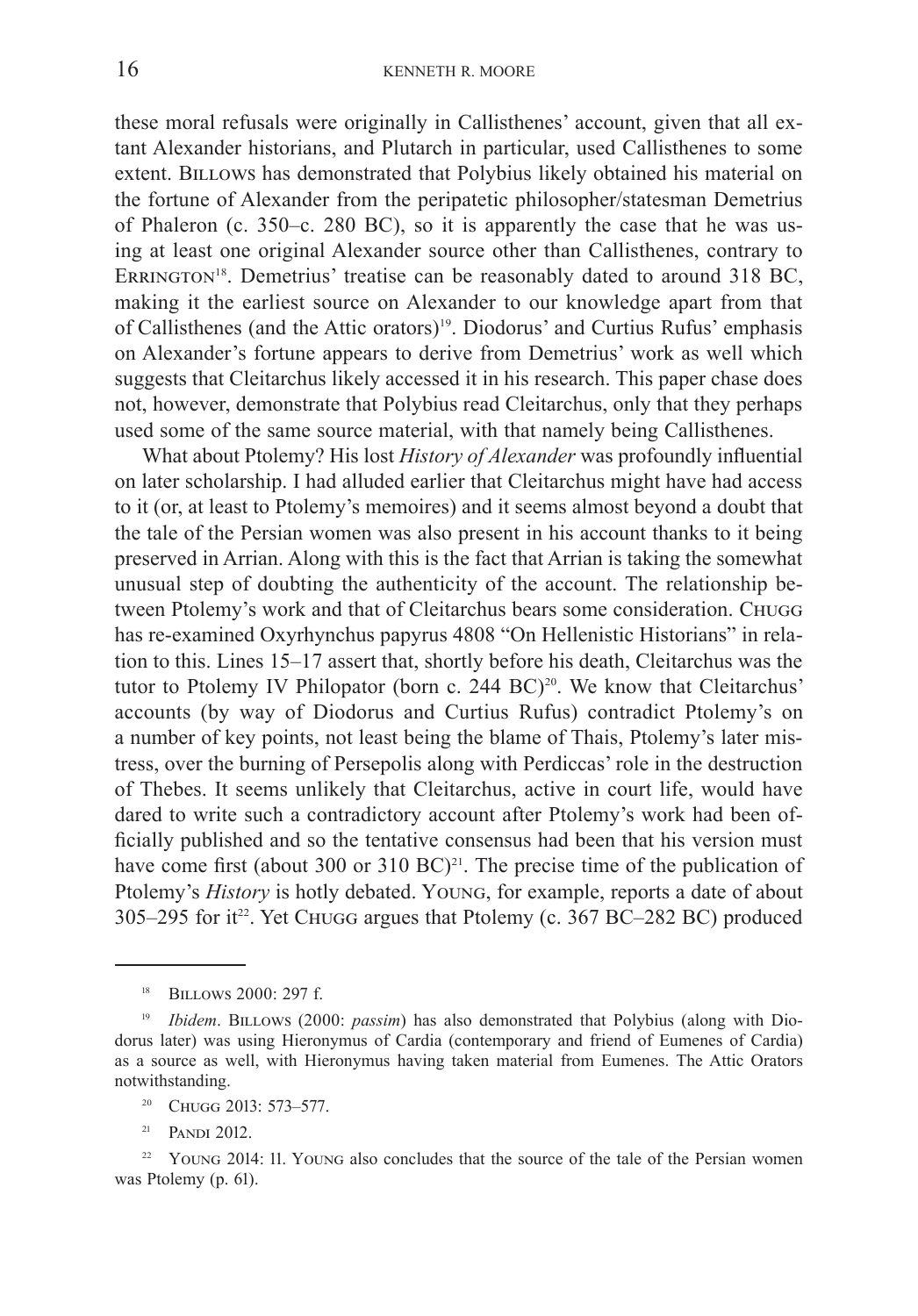his memoirs earlier than Cleitarchus' history but that they remained unpublished until they were later released, having been edited and likely sanitised, under his successors, possibly Ptolemy II or III<sup>23</sup>. These efforts may account for some of  the inconsistencies with other traditions. If that were the case, it would remedy the issue of Cleitarchus' contradictions and, being a court insider writing on Alexander, Cleitarchus would likely have had access to Ptolemy's work which he then used in his own writings on Alexander. The presence of the treatment of the Persian women in Arrian, Diodorus, Curtius Rufus and Plutarch (along with the above mentioned scholarship) is more than highly suggestive that this episode was likewise present in both Ptolemy and Cleitarchus, which lends some credibility to Cleitarchus also using Ptolemy as a source, assuming Chugg's dating is correct. So, a line may be drawn from Ptolemy to all of the Official *and* Vulgate sources, at least on the transmission of this tale of the treatment of the Persian royal family.

But does that line begin with Callisthenes rather than with Ptolemy? The court historian from Olynthus' presence looms large here, despite a tendency in modern scholarship to dismiss his now lost work as having been overly flattering and inaccurate. As stated, it will have had a correct chronology at least up to the point that it terminated, probably after Gaugamela. Could Callisthenes, as we have already seen, likely the source for the refusals of the handsome youths, also be the original source for the treatment of the Persian women? Callisthenes of  Olynthus was either Aristotle's nephew or grand-nephew. He was known for an inclination towards antiquarianism but was also well-published on historical subjects and the natural sciences, in keeping with both Aristotle's and Alexander's interests, prior to taking up his post as royal historian. Callisthenes had been either a fellow student or more likely Aristotle's "teaching assistant" at the Shrine of the Nymphs at Mieza (between c. 343 and 340 BC) when Alexander was receiving his tutelage. His role was that of the official historian on the Asiatic expedition. The mystery surrounding his death in 328 BC, after being accused of fomenting treason, haunts us to this day<sup>24</sup>. TARN argued that, in the propaganda wars that accompanied the Wars of the Diadochi, the Peripatetic School, patronised by  Cassander of Macedon, had sought revenge for Callisthenes' treatment through advancing the invective argument of Alexander the "lucky tyrant"<sup>25</sup>. And this resonates well with the position of Demetrius of Phaleron, another peripatetic whom Polybius, as we have observed, seems to have used as a source on Alexander.

There is also fairly un-equivocal evidence of Ptolemy and Aristobulus, amongst others, "borrowing" from Callisthenes elsewhere. The prevailing view

<sup>&</sup>lt;sup>23</sup> CHUGG 2013: 576.

<sup>&</sup>lt;sup>24</sup> See MOORE 2018.

<sup>&</sup>lt;sup>25</sup> TARN 1930: 255 f.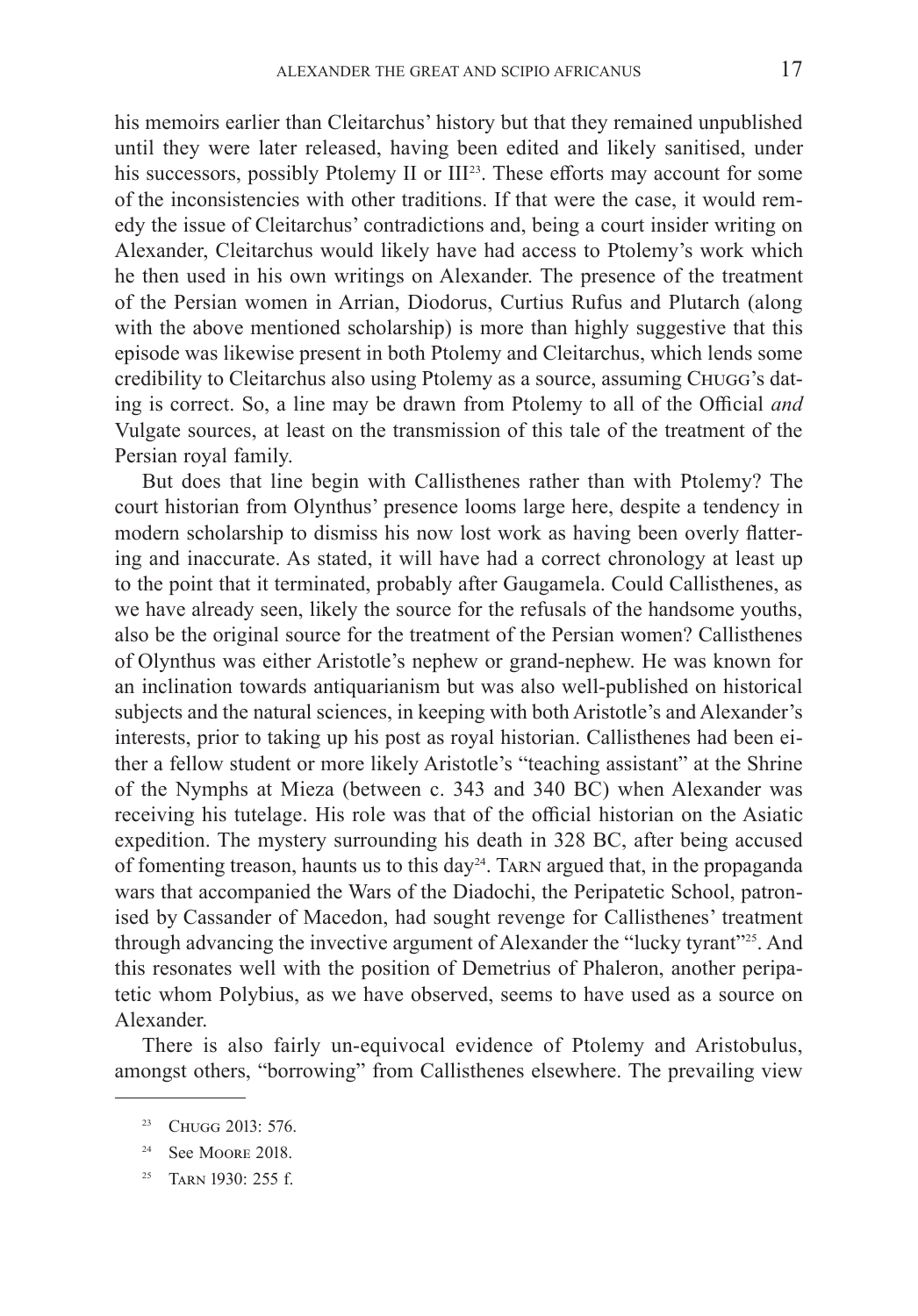is that the court historian sent back approved instalments of his *opus* throughout the expedition, up to Gaugamela, but that he must have kept copies which Ptolemy and Aristobulus obtained after his somewhat mysterious and suspicious demise<sup>26</sup>. I have already mentioned that his chronology and nomenclature were probably used by any successor historians who had access to them. One example of more detailed borrowing is of Callisthenes' description of a statue of an Assyrian king at Archiale, observed by Alexander's army in 333. It is quoted in the *Suda* under the entry for Sardanapalus (probably Ashur-bani-apal), attributed to Callisthenes. It is also quoted from a fragment of Aristobulus found in Athenaeus (XII 39) and in Strabo (XIV 5, 9). There is a third depiction in Arrian (II 5, 3 f.), apparently coming from Ptolemy. The descriptions are nearly identical, including the reported inscription on the statue, apart from the orientation of the statue's hands<sup>27</sup>. We have three slightly different versions of that. Callisthenes himself appears to have obtained the information about the statue's inscription from an earlier text, either the *Persica* of Hellanicus or, perhaps more likely, from Ctesias of Cnidus, a 5<sup>th</sup> century Greek physician in Caria who also wrote a treatise called the *Persica*. And this description also finds its way into both Diodorus of Sicily and Plutarch<sup>28</sup>. Another example is that of the capture of the Sogdian Rock in Arrian VI 18 ff. which is also in Curtius Rufus VII 11. Callisthenes seems to have obtained much of his detail of this locality from Ctesias as well<sup>29</sup>. The visit to the Siwah Oasis too, present in both Vulgate and Official sources, with surprising consistency, except for what the oracle actually said, appears derived from Callisthenes and he himself probably gleaned much of the geographic and other physical and ethnographic details from Herodotus. So too is there remarkable consistency between the various accounts of the battle of Issus in the extant Alexander historians, apart from the purported speeches, and "that the source was Callisthenes is made fairly clear by Polybius"<sup>30</sup>.

Yet HAMMOND is convinced, and unequivocally states, that "Callisthenes' version was not adopted by Ptolemy and Aristobulus and was not transmitted through them to Arrian"<sup>31</sup>. He cites Arrian's contempt for Callisthenes as a "flatterer", a tactless and boorish man of little scruple (*Anab*. IV 12, 6 ff.). And it is true that Arrian does not mention Callisthenes as a source whereas he does name Ptolemy and Aristobolus. To be fair, Arrian does sometimes refer to "others"

<sup>31</sup> HAMMOND 1993: 34.

<sup>&</sup>lt;sup>26</sup> PRENTICE 1923: 76.

<sup>&</sup>lt;sup>27</sup> PRENTICE (1923: 77 f.) considers the possibility that Ptolemy and Aristobulus may have seen different statues but the consistency of the inscription suggests a single source.

<sup>28</sup> Diodorus II 21, 8 ff.; Athenaeus XII 38 (528E–529D); Plutarch, *De Alexandri fortuna aut virtute*, II 3 (= *Mor*. 336C).

<sup>&</sup>lt;sup>29</sup> Much of the material from Ctesias on this is present in Book II of Diodorus.

<sup>&</sup>lt;sup>30</sup> PRENTICE 1923: 83.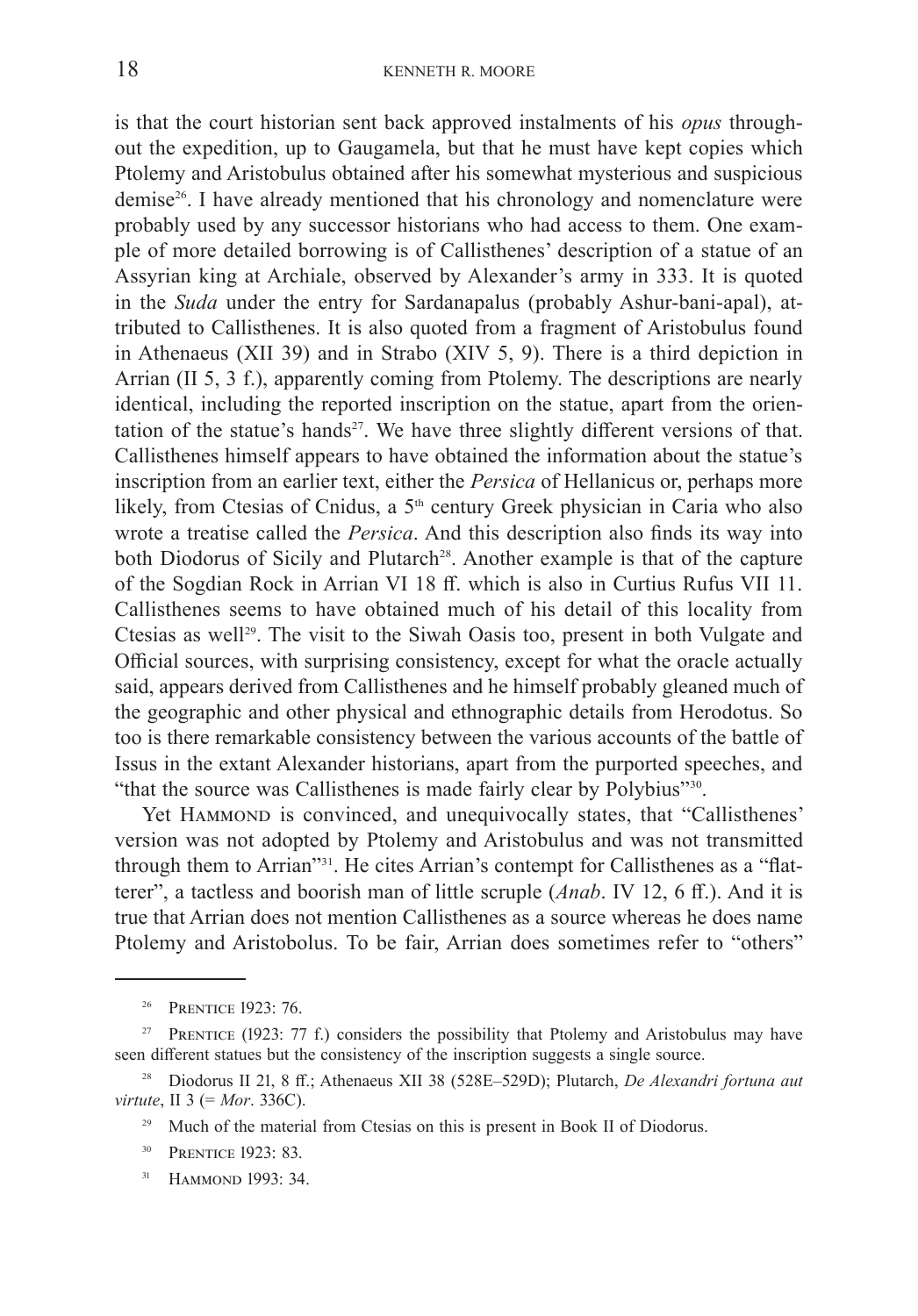who are not named and HAMMOND himself has postulated the identities of some of these such as Chares of Mytilene (via the *Royal Diary*) who was probably used by Arrian as well as by Plutarch<sup>32</sup>. It is possible, as Young has argued, that Callisthenes also made entries in the *Royal Diary*, acting for a time as secretary, and that Eumenes of Cardia may have taken over after his death<sup>33</sup>. The fact that Arrian has not named Callisthenes as his source and that he seemingly held him in disdain are not sufficient reasons to exclude him as a possible source, directly or indirectly, for Arrian's *Anabasis Alexandrou*. Polybius was also highly critical of Callisthenes but still explicitly used him as a source, if sometimes discrediting his historical acumen<sup>34</sup>. Indeed, he appears to have read Callisthenes work very closely.

Others have been more circumspect. Young argues that Ptolemy must have used Callisthenes<sup>35</sup>. And DEVINE has made a case for Callisthenes' description of the Battle of Issus, along with other details, having been "passed on through Ptolemy and Aristobulus and enshrined in the *Anabasis* of Arrian", which HAMMOND had largely dismissed<sup>36</sup>. The placement of the description of Alexander's generosity and self-restraint, which I am arguing that Polybius has "borrowed", directly after Issus seems to support those items coming from Callisthenes. Significantly, as NAWOTKA has asserted, this "romantic tale [...] regarding Alexander's first contact with Darius' family" was "originally ascribed to Callisthenes"37. He does not comment further on the matter of the sources as that was not the aim of his argument; but the fact that Callisthenes had been thought to be the source for this episode is telling. Perhaps that original ascription was correct. Again, the presence of the account of the Persian women in both Vulgate and Official traditions does suggest a common origin. And if that was not Ptolemy, and even if he also reported it as he seems to have done, it may well have been Callisthenes who originated the tale and both Cleitarchus and Ptolemy then utilised Callisthenes' account. Invented or otherwise, it certainly depicts Alexander in a flattering light.

We are left with several possibilities concerning Polybius' "borrowing": either (a) Scipio Africanus just happened to act in very similar ways to Alexander under similar circumstances and Polybius, though not an eye-witness, reported it, or (b) he was deliberately imitating Alexander, having read some of these very

\* \* \*

- <sup>33</sup> Young 2014: 109, 200.
- <sup>34</sup> See e.g. Polybius XII 17–22.
- <sup>35</sup> Young 2014: 19 *et passim*.
- <sup>36</sup> DEVINE 1985: 25. See HAMMOND 1992.
- <sup>37</sup> Nawotka 2010: 174.

<sup>&</sup>lt;sup>32</sup> HAMMOND 1993: 97.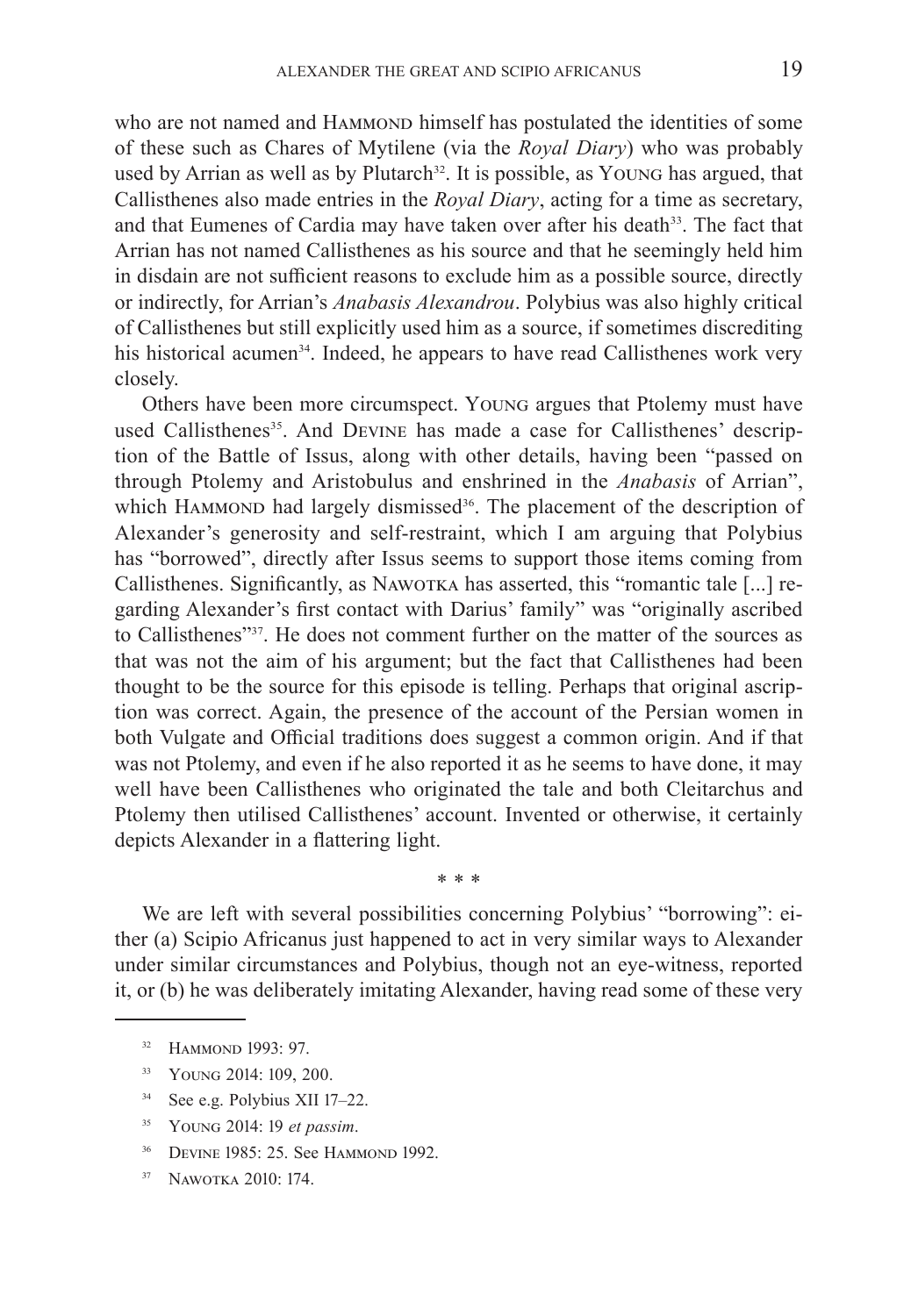descriptions that I have been discussing, or (c) Polybius purposefully chose to pattern elements of his biographical excursus on Scipio after events described by Alexander historians in order to enhance his subject's character. Given the historiography on these matters, it is the latter interpretation that I am supporting here. We do not know for certain whether Polybius read Cleitarchus or Ptolemy from which he then obtained his paradigm for Scipio, derived from moralising descriptions of Alexander. The similarity of those accounts, however, appears too great to be coincidence. We only know for certain that Polybius read Callisthenes and probably Hieronymus of Cardia and Demetrius of Phaleron, with the latter giving anything but a flattering presentation of his subject. If Polybius read these, being a relatively thorough scholar, it seems likely that he must have also read others as well. Ptolemy and Cleitarchus almost certainly used Callisthenes to some extent – to what extent remains a subject of scholarly debate. Even if  Polybius only read Callisthenes (which to me seems doubtful) then he may have lifted elements from the encounter with the Persian royals at least from there, which would account for the similarity with Diodorus, Curtius Rufus, Arrian and Plutarch – all derived to some extent from Callisthenes, whether directly or second-hand through Ptolemy and Cleitarchus.

The case of the Persian women seems almost certainly to have come down to us via just such a route. The refusals of the attractive youths are harder to explain although, as suggested, they also appear to have been derived from Callisthenes, falling just after the description of the Persian women. Given Polybius' frequent recourse to Callisthenes, he seems the most likely candidate for any "borrowing" on the former's part in shaping his virtuous image of Scipio. Did any of  these episodes actually happen, whether Alexander and the Persian royal women or the refusal of the attractive youths, or Scipio's treatment of the Spanish nobles and the similar refusal of the beautiful maiden? If they did all derive from Callisthenes, as I strongly suspect, then, like Arrian, I too am inclined to take them with a "grain of salt". That is not to say that they did not happen or that these men would not have behaved in just such a manner under those circumstances. But we can at least observe how an historical agenda from one era may have evolved into a *topos* to be transmitted down the generations to suit the exigencies of a writer in another.

> *Teesside University k.r.moore@tees.ac.uk*

#### BIBLIOGRAPHY

Billows 2000: R. Billows, *Polybius and Alexander Historiography*, in: A.B. Bosworth, E.J.  Baynham (eds.), *Alexander the Great in Fact and Fiction*, Oxford 2000, pp. 286–306.